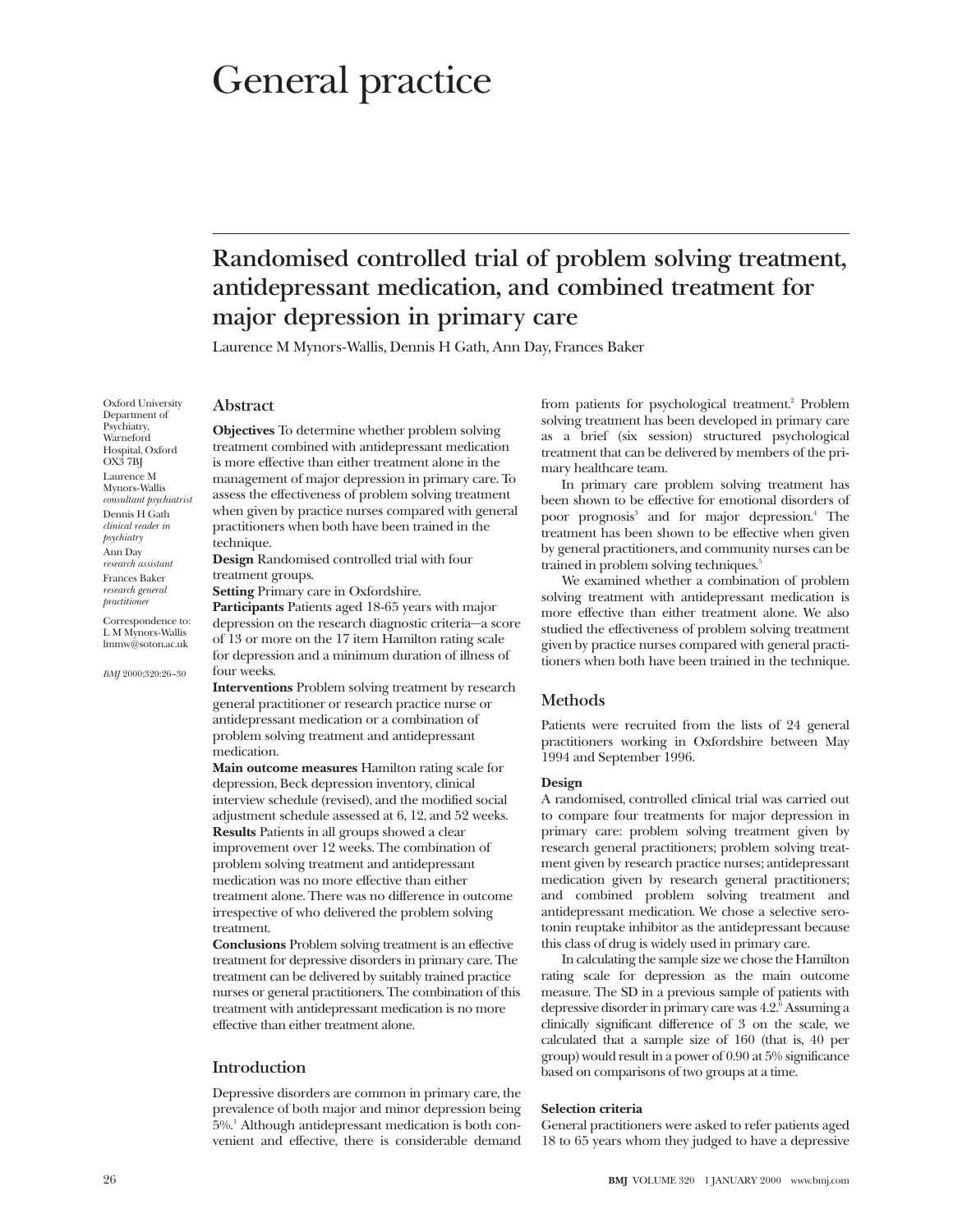disorder that required treatment but not urgent hospital referral. Patients were assessed within 48 hours to determine whether they met the inclusion criteria: probable or definite major depression on the research diagnostic criteria<sup>7</sup>; a score of 13 or above on the 17 item Hamilton rating scale for depression<sup>8</sup>; and a minimum duration of illness of four weeks.

Patients were excluded if they had an additional psychiatric disorder preceding the onset of depression; were receiving concurrent treatment with antidepressant medication or a psychological treatment, or both (patients had not to have taken any antidepressant drugs for at least a month); had brain damage, learning difficulties, schizophrenia, drug dependence, recent alcohol abuse, or physical illness precluding antidepressant medication; or had a clinical state inconsistent with participation in the research protocol—for example, psychotic features or serious suicidal intent.

# **Assignment**

Patients were randomised individually to receive one of the four treatments after giving informed consent to participation in the study. Allocation to treatment group was made by a research worker, separate from both the assessors and therapists, using cards in sealed envelopes. The allocation schedule was generated by using a list of random numbers. Randomisation was stratified to ensure that all treatment groups included patients with depressive disorders of equivalent severity and chronicity.

# **Treatments**

Treatment was usually given in the patient's home or local health centre. Patients in the three single treatment groups were offered six treatment sessions over 12 weeks (weeks 1, 2, 3, 5, 7, and 11). In the combined treatment group patients were offered six treatment sessions for drug treatment by the research general practitioner together with six problem solving treatment sessions by the research practice nurse. In all treatment groups one extra treatment session could be offered if the therapist thought it clinically necessary.

At the end of the 12 weeks' treatment patients were referred back to their general practitioners. For patients on medication the general practitioners were advised that if medication had been helpful it should be continued for a further four months before cautious withdrawal was considered.

## **Problem solving treatment**

Problem solving treatment was given either by one of three research general practitioners or by one of two research practice nurses. Problem solving treatment focuses on the here and now and helps patients use their own skills and resources to function better. It is explained to patients that their psychological symptoms may be linked to psychosocial problems that they are facing. If these problems can be resolved the symptoms may improve. Problem solving occurs in the following stages:

- Clarification and definition of problems
- Choice of achievable goals
- Generation of solutions
- Choice of preferred solutions
- Implementation of preferred solutions
- $\bullet$  Evaluation.<sup>6</sup>

The first treatment session lasts one hour, with subsequent sessions lasting 30 minutes. The treatment was set out in a treatment manual and was supervised by an experienced problem solving therapist (LMM-W).

# **Drug treatment**

Drug treatment was given by the research general practitioners. Patients received either fluvoxamine (initial dose 100 mg) or paroxetine (initial dose 20 mg). Fluvoxamine was initially chosen for the study but a change to paroxetine was made because of its more widespread use in primary care. Drug treatment was given according to a treatment manual based on the manual used in the National Institute of Mental Health's collaborative research programme on treatment of depression.<sup>9</sup> The aim of the drug treatment was to encourage patients' compliance with medication in a supportive and encouraging framework but with avoidance of specific psychological interventions. The dose could be varied according to the patient's clinical state. Compliance with medication was assessed by a count of returned pills.

#### **Combined treatment**

In the group allocated to combined treatment patients were given medication by the research general practitioner as if they were receiving medication alone. In addition, these patients saw one of the research practice nurses for the provision of problem solving treatment.

# **Assessments of outcome**

Patients were assessed on four occasions: before treatment and at 6, 12, and 52 weeks. The assessments were made by one of two experienced research interviewers who were blind to the type of treatment given.

Four main outcome measures were recorded at each assessment. Two were rated by the interviewer: the clinical interview schedule (revised)—a measure of psychological symptoms developed for use in primary care<sup>10</sup>—and the Hamilton rating scale for depression<sup>8</sup>-a measure of the severity of depression. Two outcome measures were rated by the patient: the Beck depression inventory $11$ —a measure of severity of depression—and the modified social adjustment  $scale<sup>12</sup>—a measure of social functioning.$ 

#### **Methods of analysis**

The data were analysed with spss for Windows (version 7.5). To determine the efficacy of the four treatments, analyses of variance were computed for the four main outcome measures. An intention to treat analysis was used, with the last available result carried forward as necessary.

To determine the effects of the treatments in producing clinical recovery at the end of treatment (12 weeks) we performed an intention to treat Pearson  $\chi^2$ analysis of the proportion of patients who had recovered. Patients were deemed to have clinically recovered if their score on the Hamilton rating scale for depression was 7 or less; patients with scores of 8-12 were deemed partially recovered; and patients with scores of 13 or more were deemed not recovered.13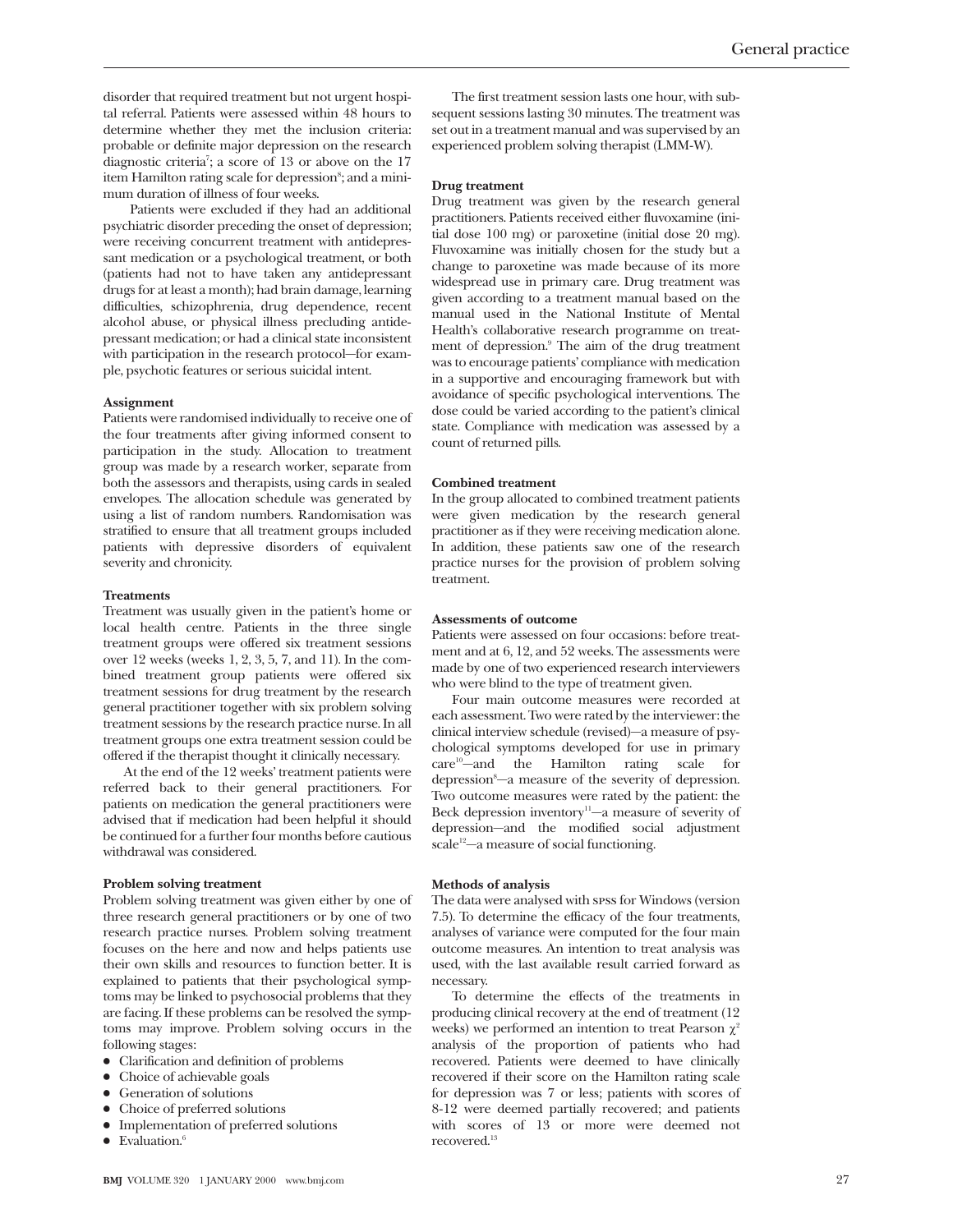

Trial profile in study of treatment of depression in primary care

# **Results**

The figure shows a trial profile of the patients referred to the study. Sixty patients did not meet the entry criteria (largely because the depression was not of sufficient severity). A further 30 were eligible but refused because they thought the study would not help (16), did not want medication (eight), were feeling better (three), were moving (two), or thought there were too many questions (one). This left 151 patients who met the entry criteria (144 with definite and seven with probable major depression) and agreed to randomisation. There were no significant differences in age, sex, and severity of depression between eligible patients who agreed to participate in the study and those who did not. The demo-

graphic and clinical characteristics of the treatment groups at baseline are shown in table 1.

# **Treatment received**

Of the 151 patients who entered the trial, 116 (77%) completed the full course of treatment. Patients receiving problem solving treatment alone had a mean number of 4.6 treatment sessions (range 1-7); patients receiving combination treatment had a mean number of 5.2 problem solving treatment sessions (range 1-7). Patients receiving medication did so for a mean number of 10.7 weeks (range 2-12). Two patients received fluvoxamine at a final dose of 150 mg and five patients at a final dose of 100 mg. Two patients received

**Table 1** Demographic and clinical features of treatment groups at baseline. Figures are numbers (percentage) of patients unless stated otherwise

| <b>Patient characteristics</b>                        | Problem solving (GP)<br>$(n=39)$ | Problem solving (nurse)<br>$(n=41)$ | <b>Medication</b><br>$(n=36)$ | <b>Combination treatment</b><br>$(n=35)$ | Total sample<br>$(n=151)$ |
|-------------------------------------------------------|----------------------------------|-------------------------------------|-------------------------------|------------------------------------------|---------------------------|
| Mean (range) age (years)                              | 36 (20-58)                       | 33 (21-46)                          | 34 (19-58)                    | 35 (19-62)                               | 35 (19-62)                |
| Women                                                 | 33                               | 28                                  | 31                            | 24                                       | 116                       |
| Married or cohabiting                                 | 19 (49)                          | 21(51)                              | 17(47)                        | 18(51)                                   | 75 (50)                   |
| Employed/studying                                     | 27(69)                           | 35(85)                              | 26 (72)                       | 25(71)                                   | 113 (75)                  |
| Social class I, II, IIIa                              | 26 (67)                          | 34 (83)                             | 23 (64)                       | 22(63)                                   | 99 (66)                   |
| Education after 16 years                              | 14 (36)                          | 16(41)                              | 9(25)                         | 8(23)                                    | 47 (31)                   |
| White                                                 | 38 (98)                          | 39 (95)                             | 32 (89)                       | 34 (97)                                  | 143 (95)                  |
| Duration of depression >6 months                      | 13(33)                           | 13(32)                              | 12 (33)                       | 13(37)                                   | 51 (34)                   |
| Previous episode of depression<br>requiring treatment | 24 (62)                          | 24 (58)                             | 19 (53)                       | 19 (54)                                  | 84 (55)                   |
| Family history of depression                          | 13 (33)                          | 21(51)                              | 18 (50)                       | 16 (46)                                  | 68 (45)                   |
| Saw psychiatrist before study                         | 6(16)                            | 5(12)                               | 5(14)                         | 8(23)                                    | 24(16)                    |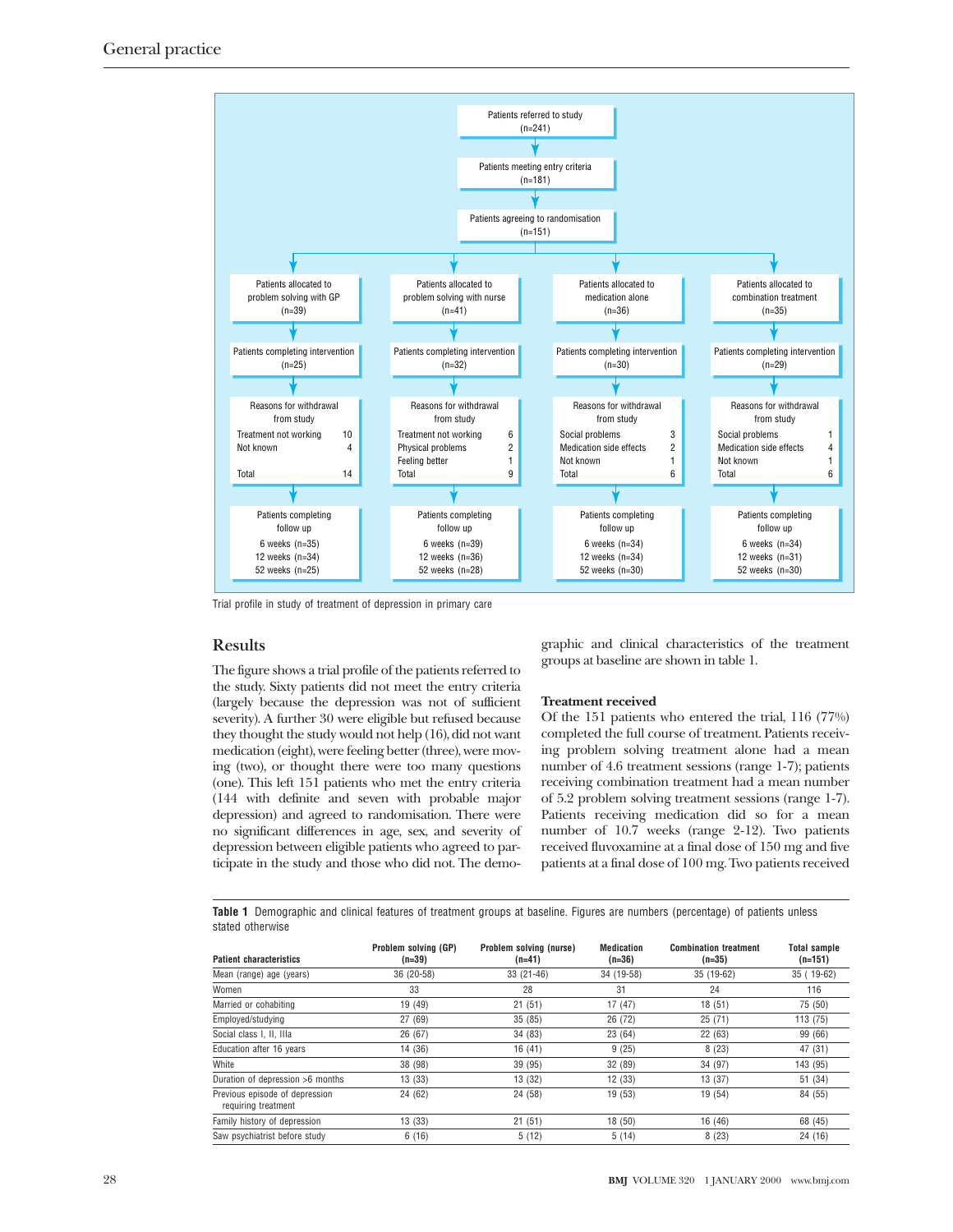**Table 2** Mean scores on four main outcome scales at baseline and 6, 12, and 52 weeks after treatment

| <b>Outcome measures (No for</b>       |                       | Mean scores (95% CI)          |                         |                             |         |  |  |
|---------------------------------------|-----------------------|-------------------------------|-------------------------|-----------------------------|---------|--|--|
| whom data available)                  | Problem solving (GP)  | Problem solving (nurse)       | <b>Medication alone</b> | Combination                 | P value |  |  |
| Hamilton rating scale for depression: |                       |                               |                         |                             |         |  |  |
| Baseline (151)                        | 20.5 (18.9 to 22.1)   | 20.5 (19.1 to 21.9)           | 20.2 (19.1 to 21.4)     | 19.8 (18.5 to 21.1)         | 0.90    |  |  |
| 6 weeks (139)                         | 12.7 (10.4 to 15.1)   | 10.4 (8.1 to 12.8)            | 10.7 (8.2 to 13.2)      | 10.8 (8.5 to 13.1)          | 0.48    |  |  |
| 12 weeks (135)                        | 8.5 (5.8 to 11.2)     | 8.7 (6.1 to 11.3)             | $6.2$ (3.7 to 8.6)      | $7.5$ (5.2 to 9.9)          | 0.47    |  |  |
| 52 weeks (113)                        | 5.8 (2.7 to 8.8)      | $5.9$ $(3.4 \text{ to } 8.3)$ | 7.2 (5.1 to 9.2)        | 5.7 (3.4 to 7.9)            | 0.77    |  |  |
| Beck depression inventory:            |                       |                               |                         |                             |         |  |  |
| Baseline (151)                        | 29.1 (26.4 to 31.8)   | 30.3 (27.9 to 32.8)           | 30.2 (27.7 to 32.7)     | 30.0 (27.3 to 32.6)         | 0.89    |  |  |
| 6 weeks (142)                         | 19.7 (16.2 to 23.2)   | 16.1 (12.5 to 19.6)           | 15.1 (10.9 to 19.3)     | 16.3 (12.9 to 19.7)         | 0.30    |  |  |
| 12 weeks (135)                        | 12.2 (8.3 to 16.2)    | 13.0 (9.4 to 16.7)            | 11.8 (7.8 to 15.8)      | 9.3 (6.6 to 12.0)           | 0.51    |  |  |
| 52 weeks (113)                        | $9.6$ (4.6 to 14.7)   | 11.5 (6.8 to 16.2)            | 11.5 (6.9 to 16.2)      | 8.6 (5.3 to 11.9)           | 0.71    |  |  |
| Clinical interview schedule:          |                       |                               |                         |                             |         |  |  |
| Baseline (151)                        | 29.6 (27.4 to 31.9)   | 28.6 (26.6 to 30.7)           | 29.3 (27.3 to 31.2)     | 29.0 (26.5 to 31.5)         | 0.93    |  |  |
| 6 weeks (139)                         | 19.0 (15.4 to 22.7)   | 16.4 (12.7 to 20.0)           | 14.0 (10.1 to 17.9)     | 14.0 (10.8 to 17.3)         | 0.16    |  |  |
| 12 weeks (135)                        | 12.4 (8.1 to 16.6)    | 11.9 (8.2 to 15.7)            | $9.8$ (6.1 to 13.5)     | 9.6 (6.3 to 12.9)           | 0.62    |  |  |
| 52 weeks (n =113)                     | 8.2 (3.8 to 12.5)     | 8.6 (4.6 to 12.6)             | 11.5 (7.3 to 15.6)      | 9.7 (5.9 to 13.6)           | 0.65    |  |  |
| Social adiustment scale:              |                       |                               |                         |                             |         |  |  |
| Baseline (151)                        | $2.8$ (2.6 to 2.9)    | $3.0$ (2.9 to $3.1$ )         | $2.9$ (2.7 to 3.0)      | $2.9$ (2.7 to 3.1)          | 0.17    |  |  |
| 6 weeks (139)                         | $2.3$ (2.2 to $2.5$ ) | $2.4$ (2.2 to $2.6$ )         | 2.3 (2.0 to 2.5)        | $2.3$ (2.1 to $2.5$ )       | 0.90    |  |  |
| 12 weeks (127)                        | $2.1$ (1.8 to 2.3)    | $2.2$ (2.0 to 2.4)            | $2.0$ (1.8 to $2.3$ )   | $1.9$ (1.7 to 2.1)          | 0.38    |  |  |
| 52 weeks (105)                        | $1.8$ (1.6 to 2.0)    | $2.0$ (1.8 to 2.2)            | $2.1$ (1.8 to 2.3)      | 1.9 $(1.7 \text{ to } 2.1)$ | 0.40    |  |  |

**Table 3** Number (%) of patients recovered at end of treatment (12 weeks) and at 52 week follow up

| Recovery                            | Problem solving (GP) |          | Problem solving (nurse) |          | <b>Medication alone</b> |          | Combination |          |
|-------------------------------------|----------------------|----------|-------------------------|----------|-------------------------|----------|-------------|----------|
|                                     | 12 weeks             | 52 weeks | 12 weeks                | 52 weeks | 12 weeks                | 52 weeks | 12 weeks    | 52 weeks |
| Recovered (Hamilton $\leq 7$ )      | 20(51)               | 24 (62)  | 22(54)                  | 23(56)   | 24 (67)                 | 20(56)   | 21(60)      | 23 (66)  |
| Partially recovered (Hamilton 8-12) | 5(13)                | 6(15)    | 6(15)                   | 8(20)    | 4(11)                   | 9(25)    | 5(14)       | 5(14)    |
| Not recovered (Hamilton $\geq 13$ ) | 14 (32)              | 9(23)    | 13 (32)                 | 10(24)   | 8(22)                   | (19)     | 9(26)       | 7 (21)   |

paroxetine at a final dose of 10 mg, 46 at 20 mg, 15 at 30 mg, and one at 40 mg.

#### **Outcome**

Table 2 shows the results at baseline and at 6 weeks, 12 weeks, and 52 weeks for all patients for whom results were available on the four main outcome measures. All four groups improved during treatment. There were no significant differences between the four treatment groups at 6, 12, or 52 weeks. Table 3 shows the numbers of patients who recovered in each group at 12 and 52 weeks according to the predetermined recovery. There was no significant difference in outcome at either point.

# **Discussion**

An important finding from this study is the lack of any significant difference between the four treatment groups. From this we drew two conclusions. Firstly, the combination of problem solving treatment and antidepressant medication is no more effective than either treatment alone. Secondly, there is no difference in outcome if the problem solving treatment is given by a suitably trained general practitioner or by a suitably trained practice nurse.

A second important finding is that patients in all groups showed a notable improvement over the 12 week treatment period. This improvement was maintained in all groups at the 52 week follow up. In the absence of a placebo group it is necessary to compare the proportion of patients recovered in this study with those in other studies. Detailed meta-analyses of the efficacy of treatments for depression in primary

care were published by the depression guideline panel in the United States.<sup>14</sup> In these analyses the percentage of patients with major depression who have recovered after 12 weeks of treatment are as follows: selective serotonin reuptake inhibitors 47%, behavioural therapy 55%, cognitive psychotherapy 47%, and combination therapies 35%-54%. In a previous study that evaluated the use of problem solving treatment for major depression in primary care, 27% of patients recovered in the placebo group.<sup>4</sup>

This study provides follow up data at 52 weeks, which is longer than most follow up periods for depressive disorder in primary care. The follow up was naturalistic, and general practitioners were free to provide whatever treatment was appropriate for their patients.Only about two thirds of patients overall were fully recovered at a year whatever treatment had been given. These results provide evidence that depressive disorders in primary care may be of lengthy duration even with appropriate treatment.

The nurses in this study were experienced problem solving therapists who had participated in a previous study that evaluated problem solving treatment. The general practitioners received theoretical training in problem solving treatment from an experienced therapist and then treated five patients under supervision before starting the trial. It may be that the results achieved by such a research team would be better than those in routine general practice.

# **When should problem solving treatment be given?**

The results of this study provide further evidence that problem solving treatment is effective for the treatment of depressive disorders in primary care. An important